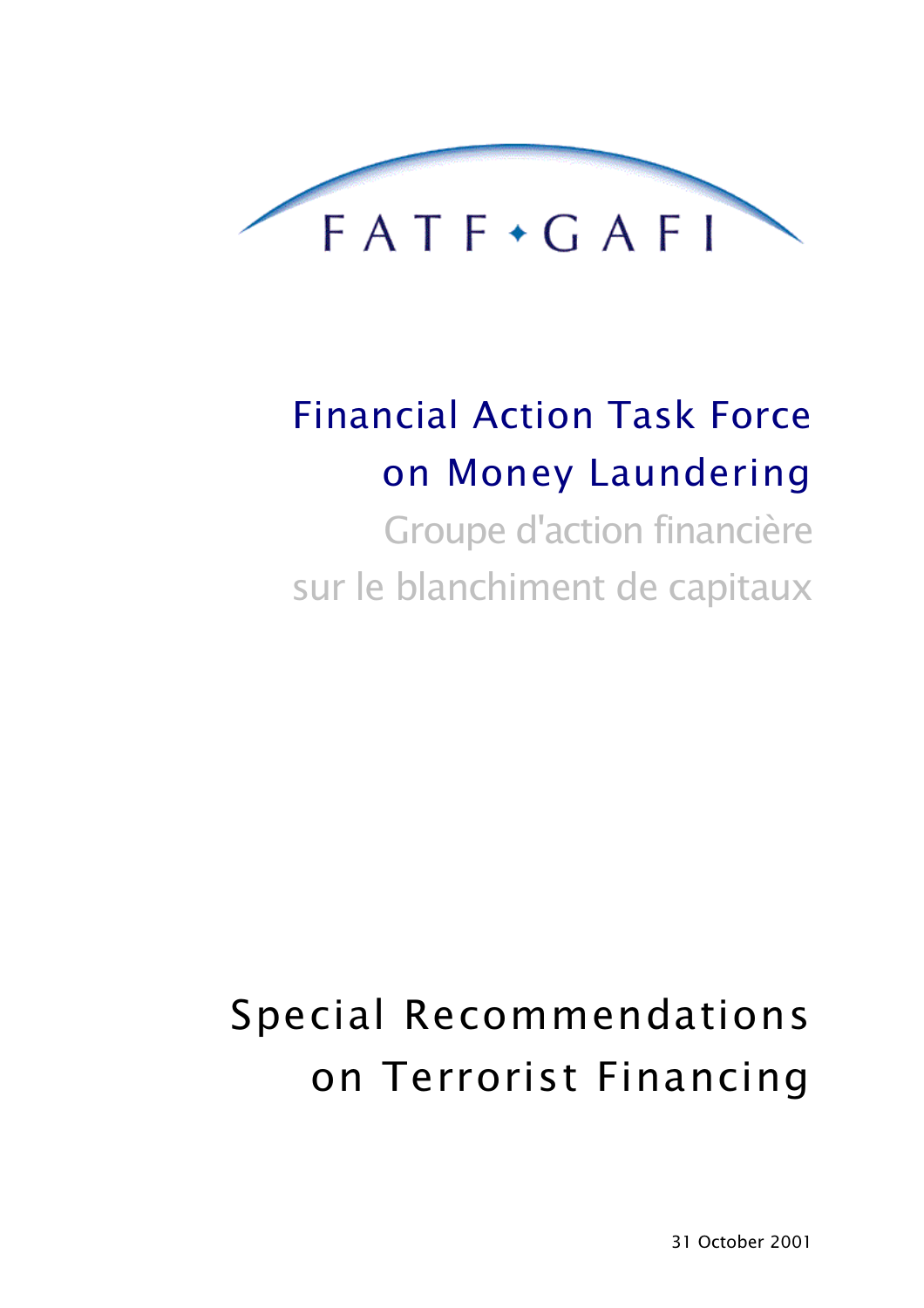### **FATF Special Recommendations on Terrorist Financing**

Recognising the vital importance of taking action to combat the financing of terrorism, the FATF has agreed these Recommendations, which, when combined with the FATF Forty Recommendations on money laundering, set out the basic framework to detect, prevent and suppress the financing of terrorism and terrorist acts.

#### I. Ratification and implementation of UN instruments

Each country should take immediate steps to ratify and to implement fully the 1999 United Nations International Convention for the Suppression of the Financing of Terrorism.

Countries should also immediately implement the United Nations resolutions relating to the prevention and suppression of the financing of terrorist acts, particularly United Nations Security Council Resolution 1373.

#### II. Criminalising the financing of terrorism and associated money laundering

Each country should criminalise the financing of terrorism, terrorist acts and terrorist organisations. Countries should ensure that such offences are designated as money laundering predicate offences.

#### III. Freezing and confiscating terrorist assets

Each country should implement measures to freeze without delay funds or other assets of terrorists, those who finance terrorism and terrorist organisations in accordance with the United Nations resolutions relating to the prevention and suppression of the financing of terrorist acts.

Each country should also adopt and implement measures, including legislative ones, which would enable the competent authorities to seize and confiscate property that is the proceeds of, or used in, or intended or allocated for use in, the financing of terrorism, terrorist acts or terrorist organisations.

#### IV. Reporting suspicious transactions related to terrorism

If financial institutions, or other businesses or entities subject to anti-money laundering obligations, suspect or have reasonable grounds to suspect that funds are linked or related to, or are to be used for terrorism, terrorist acts or by terrorist organisations, they should be required to report promptly their suspicions to the competent authorities.

#### V. International co-operation

Each country should afford another country, on the basis of a treaty, arrangement or other mechanism for mutual legal assistance or information exchange, the greatest possible measure of assistance in connection with criminal, civil enforcement, and administrative investigations, inquiries and proceedings relating to the financing of terrorism, terrorist acts and terrorist organisations.